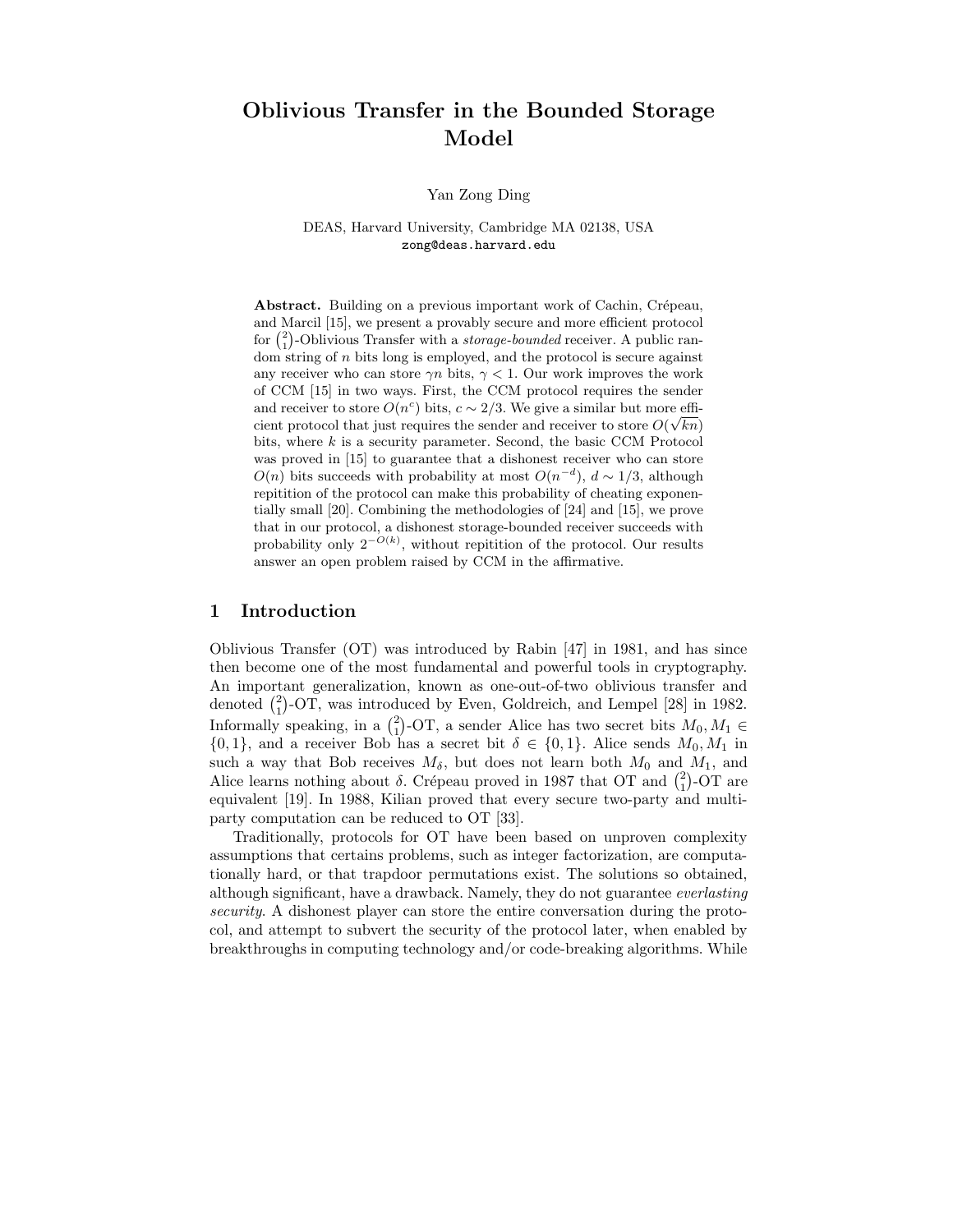determining the computational complexity of factorization, or proving the existence of trapdoor permutations, is still beyond the reach of complexity theory, continuing advances in factoring algorithms will jeopardize the security of protocols based on factoring. In addition, these protocols will become insecure if quantum computers become available [50]. Similar threats exist for protocols based on other hardness assumptions. We thus seek protocols that are provably secure in face of any future advances in algorithms and computing technology.

The ground breaking work of Cachin, Crépeau, and Marcil [15] in 1998 gave the first provably secure protocol for  $\binom{2}{1}$ -OT in the *Bounded Storage Model*, without any complexity assumption. The bounded storage model, introduced by Maurer [37], imposes a bound  $B$  on the adversary's *storage* capacity only. A public random string of n bits long,  $n > B$ , is employed in order to defeat the adversary. Although a trusted third party is not necessary in principle, in a practical implementation, the string  $\alpha$  may be one in a steady flow of random strings  $\alpha_1, \alpha_2, \ldots$ , each of length n, broadcast from a satellite at a very high rate, and available to all. When  $\alpha$  is broadcast, the adversary is allowed to compute an *arbitrary* function f on  $\alpha$ , provided that the length  $|f(\alpha)| \leq B$ .

In the context of OT, the storage bound is placed on one of the two parties, WLOG say the receiver. By the reversibility of OT [21], the case where the storage bound is placed on the sender, is equivalent. The CCM protocol [15] guarantees provable security against any dishonest sender who is unbounded in every way, and against any computationally unbounded dishonest receiver who stores no more than  $B = \gamma n$  bits,  $\gamma < 1$ . Furthermore, the security against a dishonest receiver is preserved regardless of future increases in storage capacity. Together with the completeness of OT [33], a fundamental implication of [15] is that every information-theoretically secure two-party and multi-party computation, in principle, is feasible in the bounded storage model.

The work of CCM [15], however, has two undesirable aspects. First, while providing security against a dishonest receiver who stores  $B = O(n)$  bits, the CCM protocol also requires honest sender and receiver to store  $O(n^c)$  bits,  $c \sim$  $2/3$ . Since *n* is very large, this requirement could be rather excessive. Second, the CCM protocol was proved in [15] to guarantee that a receiver who stores  $O(n)$  bits succeeds with probability at most  $O(n^{-d})$ ,  $d \sim 1/3$ . Note that this probability is usually not as small as desired. Of course, repitition of the protocol can make this probability of cheating exponentially small [20].

Our Results. Building on the work of Cachin, Crépeau, and Marcil  $[15]$ , we give a similar but more efficient protocol for  $\binom{2}{1}$ -OT in the bounded storage model. The major difference between our protocol and the CCM Protocol is that the CCM Protocol uses an extra distillation step, which involves many bits divided into polynomially large blocks, and the extraction of a nearly random bit from each block. Getting rid of this distillation step, we reduce the storage requirement to  $O(\sqrt{kn})$ , where k is a security parameter. Combining the methodologies of [24] and [15], we prove that in our protocol, any dishonest receiver who stores  $O(n)$  bits succeeds with probability at most  $2^{-O(k)}$ , without repetition of the protocol. Our results answer positively an open problem raised in [15].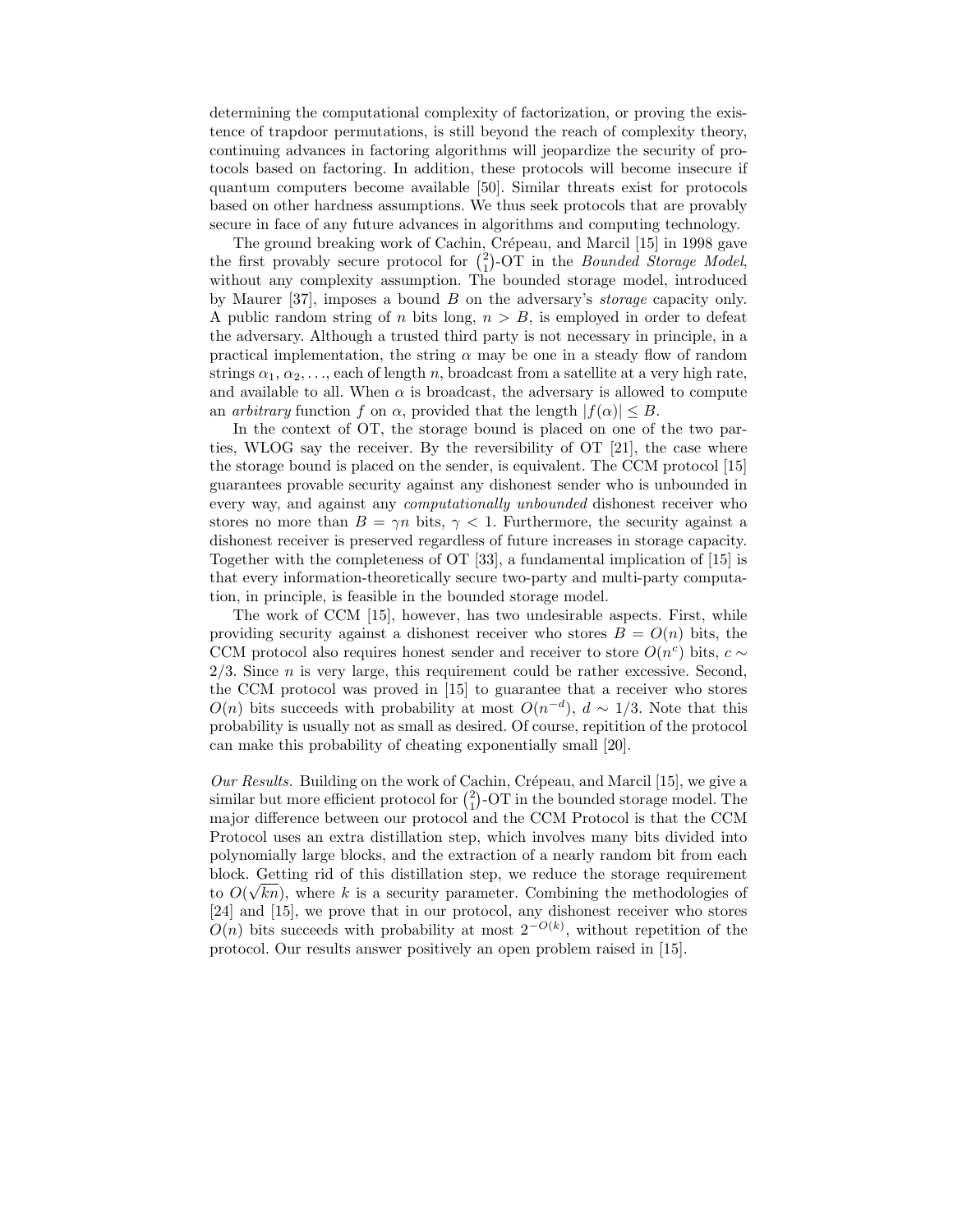### 1.1 Related Work

OT and  $\binom{2}{1}$ -OT were introduced by Rabin [47] and Even *et al* [28] respectively. Their equivalence was established by Crépeau [19]. There is a vast literature on the relationships between OT and other cryptographic primitives, and between OT variants. OT can be used to construct protocols for secret key agreement [47], [8], [52], contract signing [28], bit commitment and zero-knowledge proof [33], and general secure multi-party computation [52], [30], [31], [33], [32], [35], [36], [22]. It was proved by Kilian that every secure two-party and multi-party computation reduces to OT [33]. Information-theoretic reductions between OT variants were studied in [10], [11], [19], [20], [21], [12], [9], [14], [25].

In traditional cryptography, protocols for OT have been designed under the assumptions that factoring is hard [47], discret log is hard [6], and trapdoor permutations exist [28], [52], [30], [31]. OT has also been studied in the quantum model [7], and the noisy channel model [20]. Recently OT has been extended to various distributed and concurrent settings [5], [49], [29], [44], and these protocols are either based on complexity assumption, or information-theoretically secure using private channels and auxilliary servers. Cachin, Crépeau, and Marcil [15] gave the first secure two-party protocol for  $\binom{2}{1}$ -OT in the bounded storage and public random string model, without any complexity assumption, and without private channels or auxilliary servers.

The public random string model was introduced by Rabin [48]. The bounded storage model was introduced by Maurer [37]. Secure encryption in the bounded storage model was first studied in [37], [16], but later significantly stronger results appeared in [1], [2], [24]. Information-theoretically secure key agreement was investigated in [38], [39], [16], [40], [41], [42].

The bounded space model for zero-knowledge proof was studied in [18], [17], [34], [23], [26], [27], [3]. Pseudorandomness in the bounded space model was studied in [45], [46]. However, note the important difference between the bounded space model and the bounded storage model: the bounded space model imposes a bound on the computation space of the adversary, whereas in the bounded storage model the adversary can compute an function with arbitrarily high complexity, provided that the length of the output is bounded.

## 2 Preliminaries

This section provides the building blocks for our protocol and analysis. Throughout the paper,  $k$  is a security parameter,  $n$  is the length of a public random string, and  $B = \gamma n, \gamma < 1$ , is the storage bound on the receiver Bob. For simplicity and WLOG, we consider  $B = n/6$  (i.e.  $\gamma = 1/6$ ). Similar results hold for any  $\gamma < 1$ .

**Definition 1.** Denote  $[n] = \{1, \ldots, n\}$ . Let  $\mathcal{K} \stackrel{d}{=} \{s \subset [n] : |s| = k\}$  be the set of all k-element subsets of  $[n]$ .

**Definition 2.** For  $s = \{\sigma_1, ..., \sigma_k\} \in \mathcal{K}$  and  $\alpha \in \{0,1\}^n$ , define  $s(\alpha) \stackrel{d}{=}$  $\bigoplus_{i=1}^k \alpha[\sigma_i]$ , where  $\oplus$  denotes XOR, and  $\alpha[\sigma_i]$  is the  $\sigma_i$ -th bit of  $\alpha$ .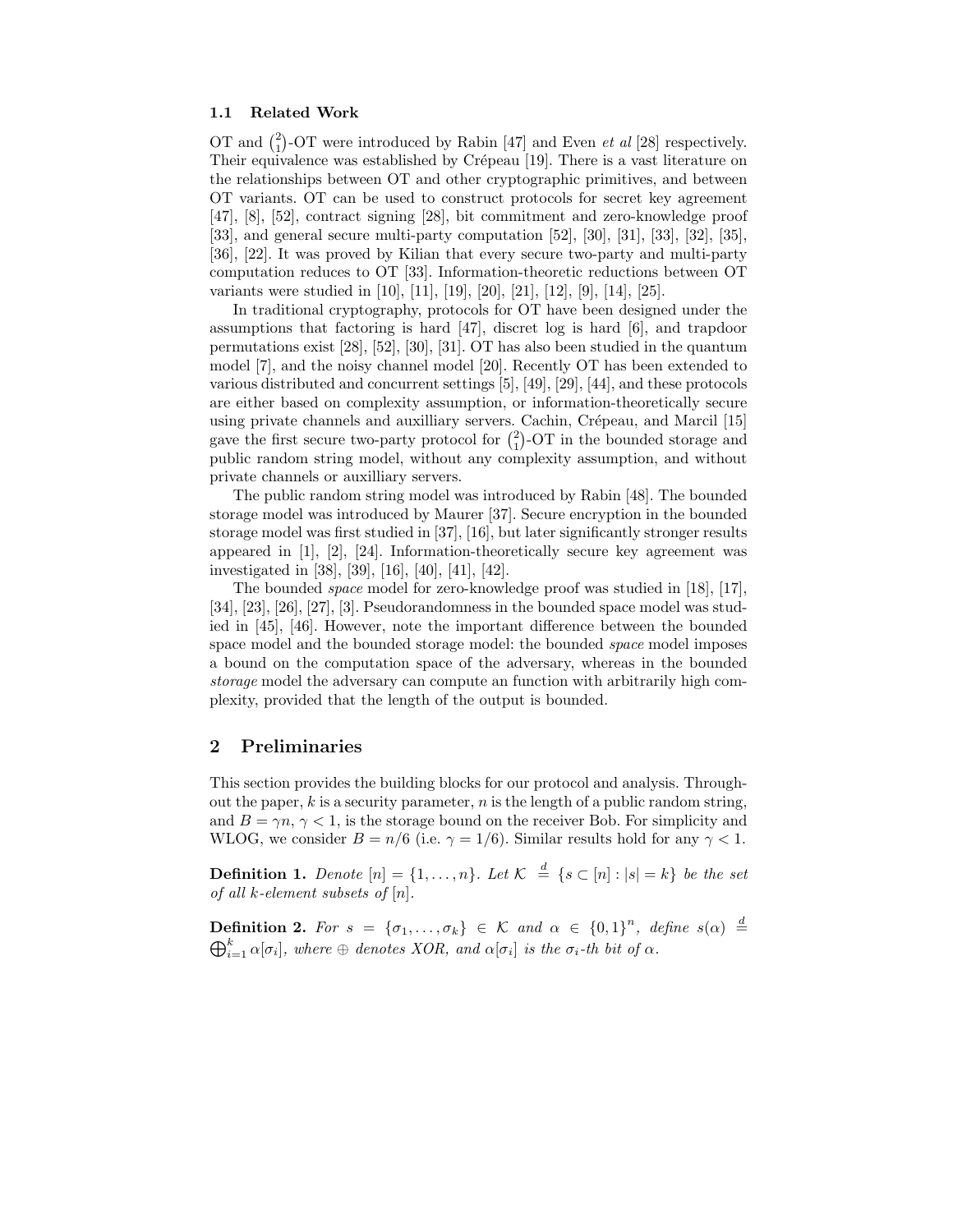**Definition 3.** Let  $H \subset \{0,1\}^n$ . Let  $s \in \mathcal{K}$ . We say that s is good for H if

$$
\left| \frac{|\{\alpha \in H : s(\alpha) = 0\}|}{|H|} - \frac{|\{\alpha \in H : s(\alpha) = 1\}|}{|H|} \right| < 2^{-k/3}.
$$
 (1)

Thus, if s is good for H, then  $\{s(\alpha): \alpha \in H\}$  is well balanced between 0's and 1's.

**Definition 4.** Let  $H \subset \{0,1\}^n$ . We say that H is fat if  $|H| \ge 2^{0.813n}$ .

The following Lemma 1 says that if H is fat, then almost all  $s \in \mathcal{K}$  are good for  $H$ . The lemma follows directly from Main Lemma 1 of [24], by considering k-tuples in  $[n]^k$  with *distinct* coordinates.

**Lemma 1.** Let  $H \subset \{0,1\}^n$ . Denote

$$
B_H \stackrel{d}{=} \{ s \in \mathcal{K} : s \text{ is not good for } H \}. \tag{2}
$$

If H is fat, and  $k < \sqrt{n}$ <sup>1</sup>, then

$$
|B_H| < |\mathcal{K}| \cdot 2^{-k/3} = \binom{n}{k} \cdot 2^{-k/3}.\tag{3}
$$

In Appendix A we will give a proof lemma 1 from Main Lemma 1 of [24].

*Notation:* Let F be a finite set. The notation  $x \leftarrow R$  F denotes choosing x uniformly from  $F$ .

**Lemma 2.** Let  $0 < \gamma, \nu < 1$  and  $\nu < 1 - \gamma$ . For any function  $f : \{0,1\}^n \longrightarrow$  ${0,1}^{\gamma n}$ , for  $\alpha \stackrel{R}{\longleftarrow} {0,1}^n$ ,

$$
\Pr\left[ \left| f^{-1}(f(\alpha)) \right| \geq 2^{(1-\gamma-\nu)n} \right] > 1 - 2^{-\nu n}.
$$

*Proof.* Any function  $f: \{0,1\}^n \longrightarrow \{0,1\}^m$  partitions  $\{0,1\}^n$  into  $2^{\gamma n}$  disjoint subsets  $\Omega_1, \ldots, \Omega_{2^{\gamma n}}$ , one for each  $\eta \in \{0, 1\}^{\gamma n}$ , such that for each  $i, \forall \alpha, \beta \in \Omega_i$ ,  $f(\alpha) = f(\beta) = \eta_i \in \{0,1\}^{\gamma n}$ . Let  $\mu = 1 - \gamma - \nu$ . We now bound the number of  $\alpha \in \{0,1\}^n$  s.t.  $|f^{-1}(f(\alpha))| < 2^{\mu n}$ . Since there are at most  $2^{\gamma n}$  j's such that  $|\Omega_j| < 2^{\mu n}$ , it follows that

$$
\left| \left\{ \alpha \in \{0,1\}^n : |f^{-1}(f(\alpha))| < 2^{\mu n} \right\} \right| = \sum_{\substack{j : |\Omega_j| < 2^{\mu n} \\ \leq 2^{\gamma n} \cdot 2^{\mu n}} = 2^{(1-\nu)n}.
$$

<sup>&</sup>lt;sup>1</sup> The condition  $k < \sqrt{n}$  in Lemma 1 is valid, because k, the security parameter (e.g.  $k = 1000$ , is negligbly small compared to n (e.g.  $n = 10^{15}$ ), which is larger than the adversary's storage capacity.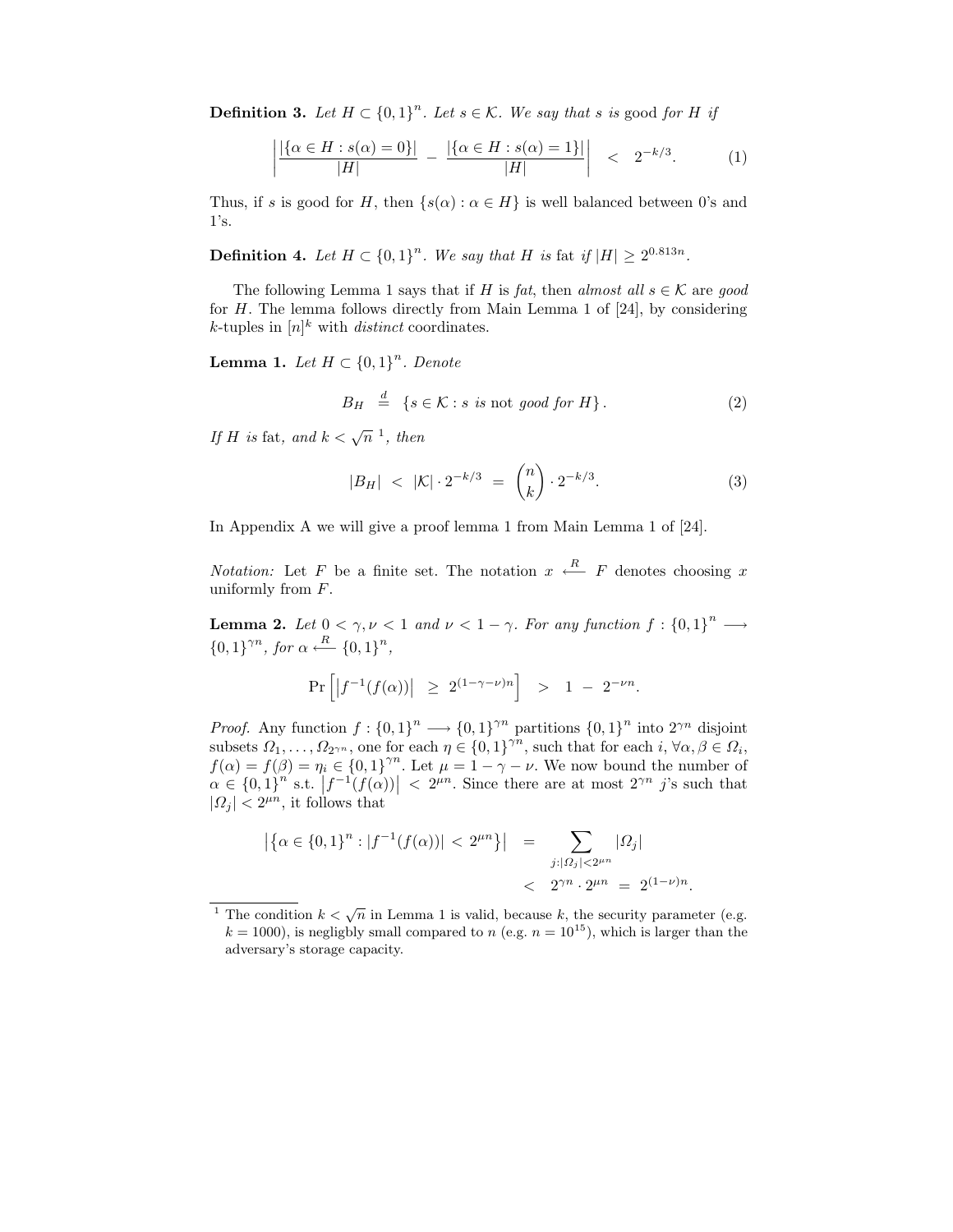Therefore, for  $\alpha \stackrel{R}{\longleftarrow} \{0,1\}^n$ ,

$$
\Pr\left[\left|f^{-1}(f(\alpha))\right| < 2^{\mu n}\right] = \frac{\left|\left\{\alpha \in \{0,1\}^n : |f^{-1}(f(\alpha))| < 2^{\mu n}\right\}\right|}{2^n}
$$
\n
$$
< \frac{2^{(1-\nu)n}}{2^n} = 2^{-\nu n}.
$$

 $\Box$ 

Corollary 1. For any function  $f: \{0,1\}^n \longrightarrow {\{0,1\}}^{n/6}$ , for  $\alpha \stackrel{R}{\longleftarrow} \{0,1\}^n$ ,

$$
Pr[f^{-1}(f(\alpha)) \text{ is fat}] > 1 - 2^{-0.02n}.
$$

*Proof.* Let  $\gamma = 1/6$  and  $\nu = 0.02$  in Lemma 2.

The rest of this section is devoted to the crucial tools employed by the CCM Protocol and our protocol.

#### 2.1 Birthday Paradox

**Lemma 3.** Let  $A, B \subset [n]$  be two independent random subsets of  $[n]$  with  $|A|$  $|\mathcal{B}| = u$ . Then the expected size  $E[|\mathcal{A} \cap \mathcal{B}|] = u^2/n$ .

Corollary 2. Let  $A, B \subset [n]$  be two independent random subsets of  $[n]$  with  $|A| = |B| = \sqrt{kn}$ . Then the expected size  $E[|A \cap B|] = k$ .

We now wish to bound the probability that  $|\mathcal{A} \cap \mathcal{B}|$  deviates from the expectation. Note that standard Chernoff-Hoeffding bounds do not directly apply, since elements of the subsets  $A$  and  $B$  are chosen without replacement. We use the following version of Chernoff-Hoeffding from [4].

**Lemma 4.** [4] Let  $Z_1, \ldots, Z_u$  be Bernoulli trials (not necessarily independent), and let  $0 \leq p_i \leq 1, 1 \leq i \leq u$ . Assume that  $\forall i$  and  $\forall (e_1, \dots, e_{i-1}) \in \{0,1\}^{i-1}$ ,

 $Pr[Z_i = 1 | Z_1 = e_1, \ldots, Z_{i-1} = e_{i-1}] \geq p_i.$ 

Let  $W = \sum_{i=1}^{u} p_i$ . Then for  $\delta < 1$ ,

$$
\Pr\left[\sum_{i=1}^{u} Z_i < W \cdot (1 - \delta)\right] < e^{-\delta^2 W/2}.\tag{4}
$$

Corollary 3. Let  $A, B \subset [n]$  be two independent random subsets of  $[n]$  with  $|\mathcal{A}| = |\mathcal{B}| = 2\sqrt{kn}$ . Then

$$
\Pr\left[\left|\mathcal{A}\cap\mathcal{B}\right| < k\right] < e^{-k/4}.\tag{5}
$$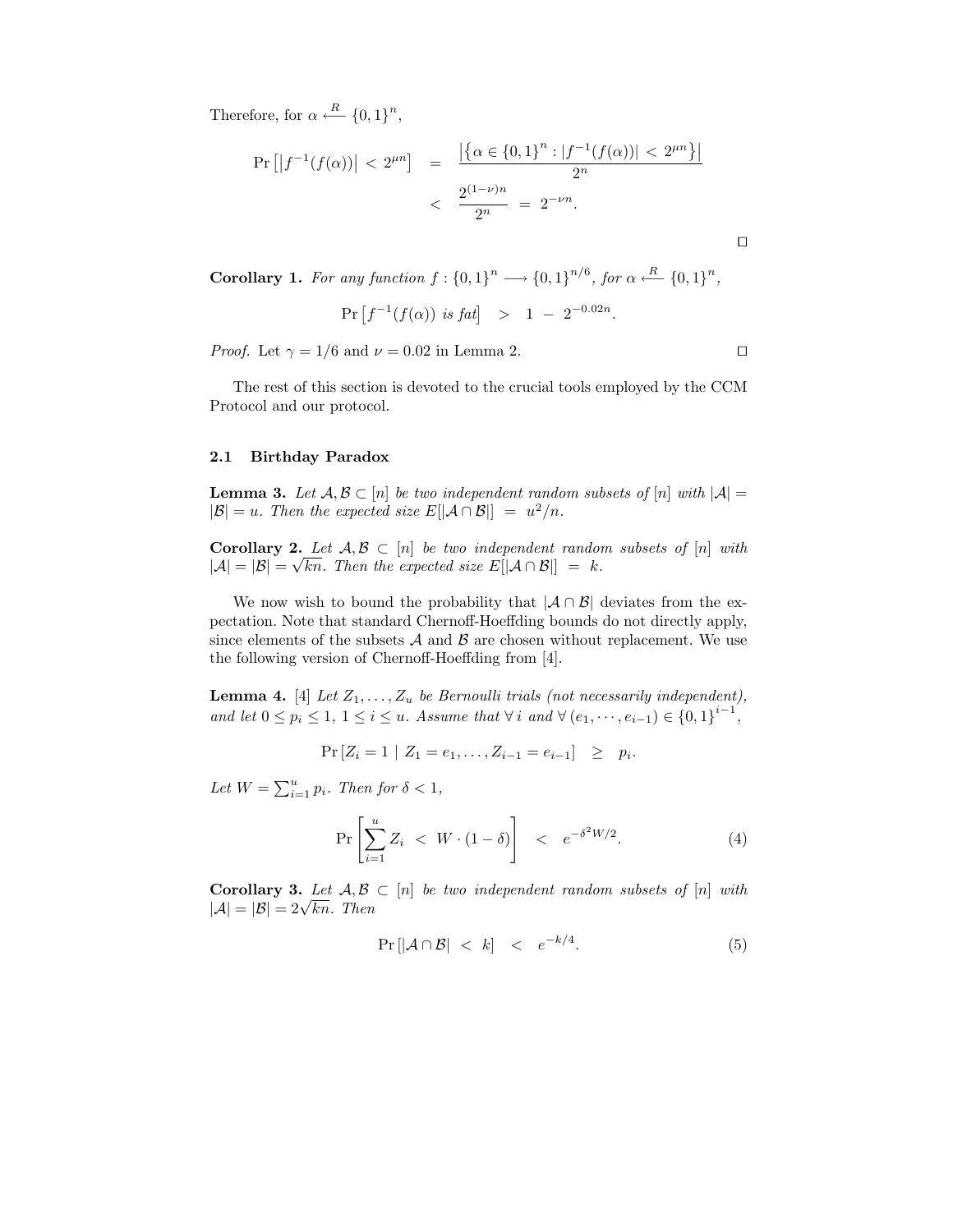*Proof.* Let  $u = 2\sqrt{kn}$ . Consider any fixed u-subset  $\mathcal{B} \subset [n]$ , and a randomly chosen u-subset  $\mathcal{A} = \{A_1, \ldots, A_u\} \subset [n]$ . For  $i = 1, \ldots, u$ , let  $Z_i$  be the Bernoulli trial such that  $Z_i = 1$  if and only if  $A_i \in \mathcal{B}$ . Then clearly

$$
\Pr\left[Z_i=1 \mid Z_1=e_1,\ldots,Z_{i-1}=e_{i-1}\right] \geq \frac{u-(i-1)}{n-(i-1)} > \frac{u-(i-1)}{n}.\tag{6}
$$

Let  $p_i = \frac{u - (i-1)}{n}$  $\frac{(i-1)}{n}$ . Let  $W = \sum_{i=1}^{u} p_i$ . Then by (6),

$$
W \quad > \quad \frac{1}{n} \cdot \sum_{i=1}^{u} i \quad > \quad \frac{u^2}{2n} \quad = \quad 2k. \tag{7}
$$

Therefore, (5) follows from (4) and (7), with  $\delta = 1/2$ .

$$
\Box
$$

## 2.2 Interactive Hashing

Interactive Hashing is a protocol introduced by M. Noar, Ostrovsky, Venkatesan, and Yung in the context of bit commitment and zero-knowledge proof [43]. Cachin, Crépeau, and Marcil [15] gave a new elegant analysis of interactive hashing. The protocol involves two parties, Alice and Bob. Bob has a secret tbit string  $\chi \in T \subset \{0,1\}^t$ , where  $|T| \leq 2^{t-k}$  and T is unknown to Alice. The protocol is defined to be correct and secure if

- 1. Bob sends  $\chi$  in such a way that Alice receives two strings  $\chi_0, \chi_1 \in \{0,1\}^t$ , one of which is  $\chi$ , but Alice does not know which one is  $\chi$ .
- 2. Bob cannot force both  $\chi_0$  and  $\chi_1$  to be in T.

The following interactive hashing protocol is due to [43]. The same idea involving taking inner products over  $GF(2)$ , was first introduced by Valiant and V. Vazirani earlier in the complexity of UNIQUE SATISFIABILITY [51].

NOVY Protocol: Alice randomly chooses  $t - 1$  linearly independent vectors  $a_1, \ldots, a_{t-1} \in \{0,1\}^t$ . The protocol then proceeds in  $t-1$  rounds. In Round i, for each  $i = 1, \ldots, t-1$ ,

- 1. Alice sends  $a_i$  to Bob.
- 2. Bob computes  $b_i = a_i \cdot \chi$ , where  $\cdot$  denotes inner product, and sends  $b_i$  to Alice.

After the  $t - 1$  rounds, both Alice and Bob have the same system of linear equations  $a_i \cdot x = b_i$  over  $GF(2)$ . Since the vectors  $a_1, \ldots, a_{t-1} \in \{0,1\}^t$  are linearly independent, the system of  $t-1$  linear equations over  $GF(2)$  with t unknowns has exactly two solutions, one of which is  $\chi$ . Therefore, by solving the systems of equations  $a_i \cdot x = b_i$ , Alice receives two strings  $\chi_0, \chi_1$ , one of which is  $\chi$ . It is clear that information-theoretically, Alice does not know which solution is  $\chi$ . Thus Condition 1 of interactive hashing is satisfied.

The following important lemma, regarding Condition 2 of interactive hashing, was proved in [15]. The same result in a non-adversarial setting, more precisely in the case that the Bob is honest, was proved in [51].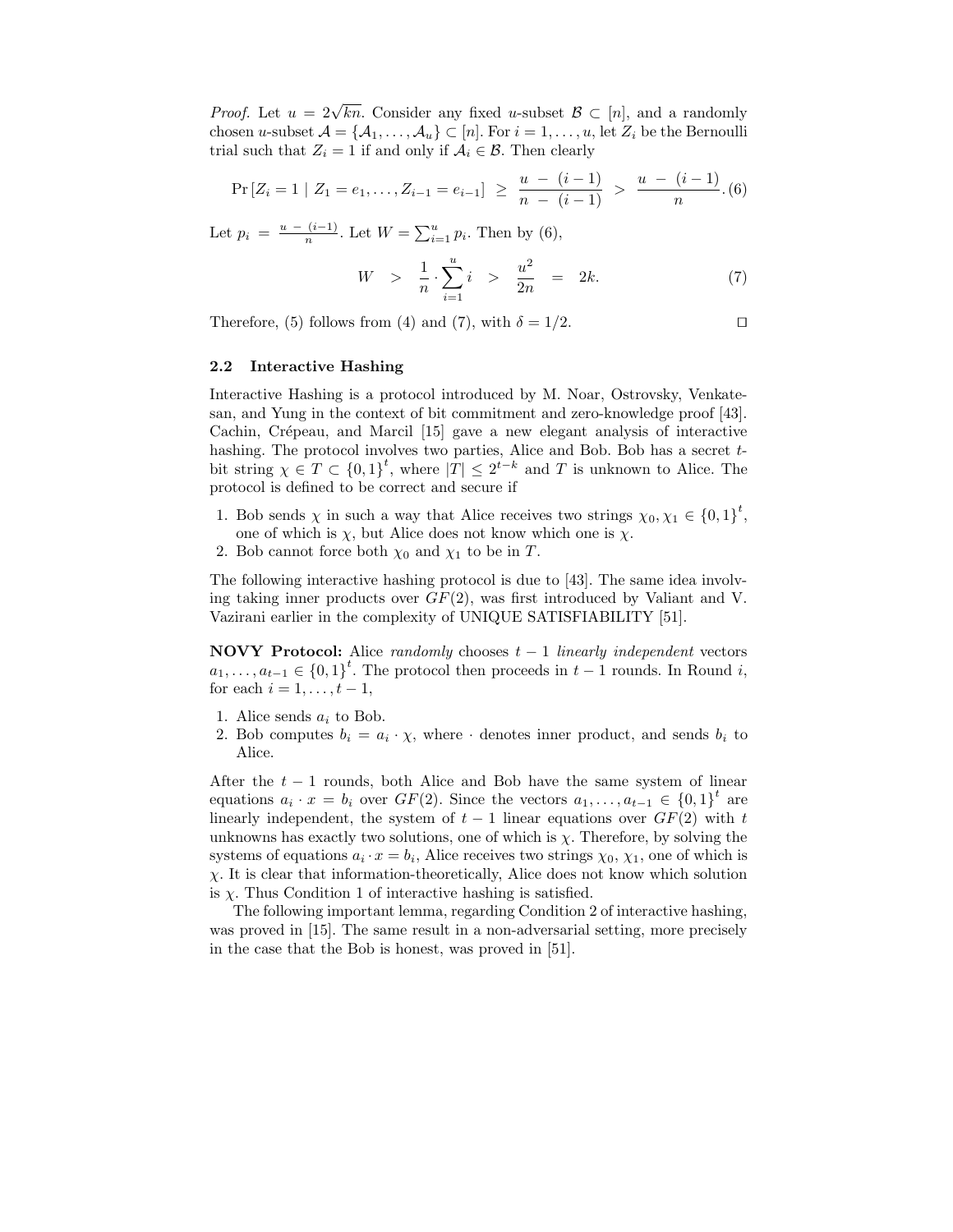Lemma 5. [15] Suppose Alice and Bob engage in interactive hashing of a t-bit string,  $\lg t \leq k \leq t$ , by the NOVY protocol. Let  $T \subset \{0,1\}^t$  be any subset with  $|T| \leq 2^{t-k}$ . Then the probability that Bob can answer Alice's queries in such a way that T contains both strings  $\chi_0, \chi_1$  received by Alice, is at most  $2^{-O(k)}$ .

Corollary 4. Let Alice and Bob engage in interactive hashing of a t-bit string as above. Let  $T_0, T_1 \subset \{0,1\}^t$  be any two subsets with  $|T_0|, |T_1| \leq 2^{t-k}$ . Then the probability that Bob can answer Alice's queries in such a way that either  $\chi_0 \in T_0 \land \chi_1 \in T_1$ , or  $\chi_0 \in T_1 \land \chi_1 \in T_0$ , is at most  $2^{-O(k)}$ .

*Proof.* Let  $T = T_0 \cup T_1$  in Lemma 5.

#### 3 Protocol for  $\binom{2}{1}$  $_{1}^{2}\rangle$ -OT

Recall that in a  $\binom{2}{1}$ -OT, the sender Alice has two secret bits  $M_0, M_1 \in \{0, 1\}$ , and the receiver Bob has a secret bit  $\delta \in \{0, 1\}$ . By definition, a  $\binom{2}{1}$ -OT protocol is correct and secure if the following three conditions are all satisfied:

- 1. Bob receives  $M_{\delta}$ .
- 2. Bob learns nothing about  $M_{1\oplus \delta}$ , except with a small probability  $\nu(k)$ , where  $k$  is a security parameter.
- 3. Alice learns nothing about  $\delta$ .

#### 3.1 Outline of Basic Ideas

We first outline the basic ideas underling our protocol for  $\binom{2}{1}$ -OT. First, Alice chooses random  $A \subset [n]$ , and Bob chooses random  $\mathcal{B} \subset [n]$ , with  $|\mathcal{A}| = |\mathcal{B}| =$  $u = 2\sqrt{kn}$ . Public random string  $\alpha \stackrel{R}{\longleftarrow} \{0,1\}^n$  is broadcast. Alice retains  $\alpha[i]$  $\forall i \in \mathcal{A}$ , and Bob retains  $\alpha[j] \ \forall j \in \mathcal{B}$ . Alice then sends her subset A to Bob, and Bob computes  $\mathcal{A} \cap \mathcal{B}$ . By the birthday paradox (Corollary 3), with very high probability,  $|\mathcal{A} \cap \mathcal{B}| \geq k$ .

Fact 1 (Encoding of Subsets) [15] Each of the  $\binom{u}{k}$  k-element subsets of  $[u] =$  $\{1,\ldots,u\}$  can be uniquely encoded as a  $\lg {u \choose k}$ -bit string. See [15] for an efficient method of encoding and decoding.

Next, Bob encodes a random k-subset  $s \subset \mathcal{A} \cap \mathcal{B}$  as a  $\lg \binom{u}{k}$ -bit string, and sends s to Alice via the NOVY interactive hashing protocol. By the end of interactive hashing, Alice and Bob will have created two "keys", a good key  $S_G = s$ , and a bad key  $S_B$ , each a k-subset of A, such that: Bob knows  $S_G(\alpha)$ , but learns nothing about  $S_B(\alpha)$ , and Alice knows both  $S_G(\alpha)$  and  $S_B(\alpha)$ , but does not know which key is good and which key is bad.

Once the keys  $S_G$  and  $S_B$  are created, the rest of the protocol is trivial. If Bob wants to read  $M_{\delta}$ , then he simply asks Alice to encrypt  $M_{\delta}$  with the good key  $S_G$ , and  $M_{1\oplus \delta}$  with the good key  $S_B$ , i.e. Bob ask Alice to send  $M_{\delta} \oplus S_G(\delta)$ and  $M_{1\oplus \delta} \oplus S_B(\delta)$ . The correctness and security of the protocol follow from the properties of  $S_B$  and  $S_G$  described above.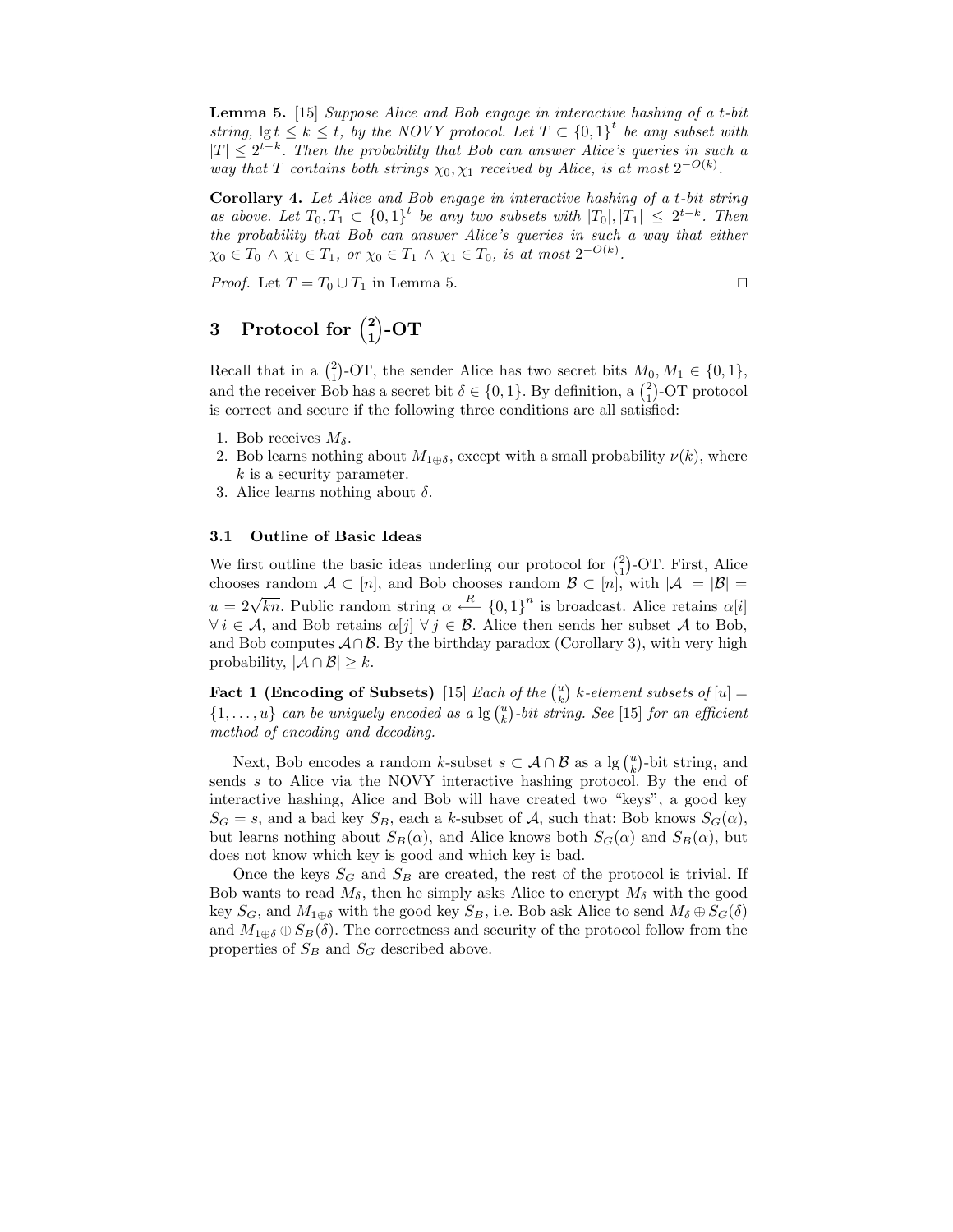#### 3.2 The Protocol, and Main Results

*Notation:* For a bit  $Y \in \{0, 1\}$ , denote  $\overline{Y} \stackrel{d}{=} 1 \oplus Y$ .

**Definition 5.** Let  $\mathcal{X} = \{x_1, \ldots, x_u\}$  be an u-element set. For each subset  $J \subset$ [u], define  $\mathcal{X}_J \stackrel{d}{=} \{x_i : i \in J\}.$ 

*Notation:* From now on, let  $u = 2\sqrt{kn}$ .

Our protocol for  $\binom{2}{1}$ -OT, Protocol A, is described below. Protocol A uses two public random strings  $\alpha_0$ ,  $\alpha_1 \leftarrow R$  {0, 1}<sup>n</sup>. In each of Steps 2 and 3, Alice and Bob each store  $u = 2\sqrt{kn}$  bits. In the interactive hashing of Step 4, Alice transmits and Bob stores  $t^2$  bits, where  $t = \lg {u \choose k} < k \cdot (\lg u - \lg k/e)$ . Since  $k \ll n$ , the storage requirement is dominated by  $\overline{O(u)} = \overline{O(\sqrt{kn})}$ .

### Protocol A:

- 1. Alice randomly chooses  $\mathcal{A}^{(0)} = \{ \mathcal{A}^{(0)}_1, \ldots, \mathcal{A}^{(0)}_u \}, \mathcal{A}^{(1)} = \{ \mathcal{A}^{(1)}_1, \ldots, \mathcal{A}^{(1)}_u \} \subset$  $[n], \text{with } |\mathcal{A}^{(0)}| = |\mathcal{A}^{(1)}| = u.$  Bob also chooses random  $\mathcal{B}^{(0)} = \left\{ \mathcal{B}_1^{(0)}, \ldots, \mathcal{B}_u^{(0)} \right\},$  $\mathcal{B}^{(1)} = \left\{ \mathcal{B}_1^{(1)}, \ldots, \mathcal{B}_u^{(1)} \right\} \subset [n], \text{ with } |\mathcal{B}^{(0)}| = |\mathcal{B}^{(1)}| = u.$
- 2. The first public random string  $\alpha_0 \stackrel{R}{\leftarrow} \{0,1\}^n$  is broadcast. Alice stores the u bits  $\alpha_0[\mathcal{A}_1^{(0)}], \ldots, \alpha_0[\mathcal{A}_u^{(0)}],$  and Bob stores  $\alpha_0[\mathcal{B}_1^{(0)}], \ldots, \alpha_0[\mathcal{B}_u^{(0)}].$
- 3. After a short pause, the second public random string  $\alpha_1 \leftarrow R$  {0, 1}<sup>n</sup> is broadcast. Alice stores  $\alpha_1[\mathcal{A}_1^{(1)}], \ldots, \alpha_1[\mathcal{A}_u^{(1)}],$  and Bob stores  $\alpha_1[\mathcal{B}_1^{(1)}], \ldots, \alpha_1[\mathcal{B}_u^{(1)}].$
- 4. Alice sends  $\mathcal{A}^{(0)}$ ,  $\mathcal{A}^{(1)}$  to Bob. Bob flips a coin  $c \stackrel{R}{\longleftarrow} \{0,1\}$ , and computes  $\mathcal{A}^{(c)} \cap \mathcal{B}^{(c)}$ . If  $|\mathcal{A}^{(c)} \cap \mathcal{B}^{(c)}| < k$ , then R aborts. Otherwise, Bob chooses a ran- $\text{dom } k\text{-subset } s = \left\{ \mathcal{A}^{(c)}_{i_1}, \ldots, \mathcal{A}^{(c)}_{i_k} \right\} \subset \mathcal{A}^{(c)} \cap \mathcal{B}^{(c)}, \text{ and sets } I = \{i_1, \ldots, i_k\}.$ Thus by Definition 5,  $s = A_I^{(c)}$  $I^{(c)}$ .
- 5. Bob encodes I as a t-bit string, where  $t = \lg \binom{u}{k}$ , and sends I to Alice via the NOVY interactive hashing protocol in  $t-1$  rounds. Alice receives two k-subsets  $I_0 < I_1 \subset [u]$ . For some  $b \in \{0,1\}$ ,  $I = I_b$ , but Alice does not know b. Bob also computes  $I_0, I_1$  by solving the same system of linear equations, and knows b.
- 6. Bob sends  $\varepsilon = b \oplus c$  and  $\tau = \delta \oplus c$  to Alice, where c and b are defined in Steps 4 and 5 respectively.
- 7. Alice sets  $s_0 = \mathcal{A}_{I_{\varepsilon}}^{(0)}$ ,  $X_0 = s_0(\alpha_0)$ ,  $s_1 = \mathcal{A}_{I_{\overline{\varepsilon}}}^{(1)}$ , and  $X_1 = s_1(\alpha_1)$ . Alice then computes  $C_0 = X_\tau \oplus M_0$ , and  $C_1 = X_{\overline{\tau}} \oplus M_1$ , and sends  $C_0, C_1$  to Bob.
- 8. Bob reads  $M_{\delta} = C_{\delta} \oplus X_c = C_{\delta} \oplus \bigoplus_{j=1}^{k} \alpha_c [\mathcal{A}_{i_j}^{(c)}]$ . (Note that an honest Bob following the protocol has stored  $\alpha_c[\mathcal{A}_{i_j}^{(c)}]$   $\forall$  1  $\leq$  j  $\leq$  k. Recall from Step 4 that  $\forall 1 \leq j \leq k$ ,  $\mathcal{A}_{i_j}^{(c)} \in s \subset \mathcal{B}^{(c)}$ ).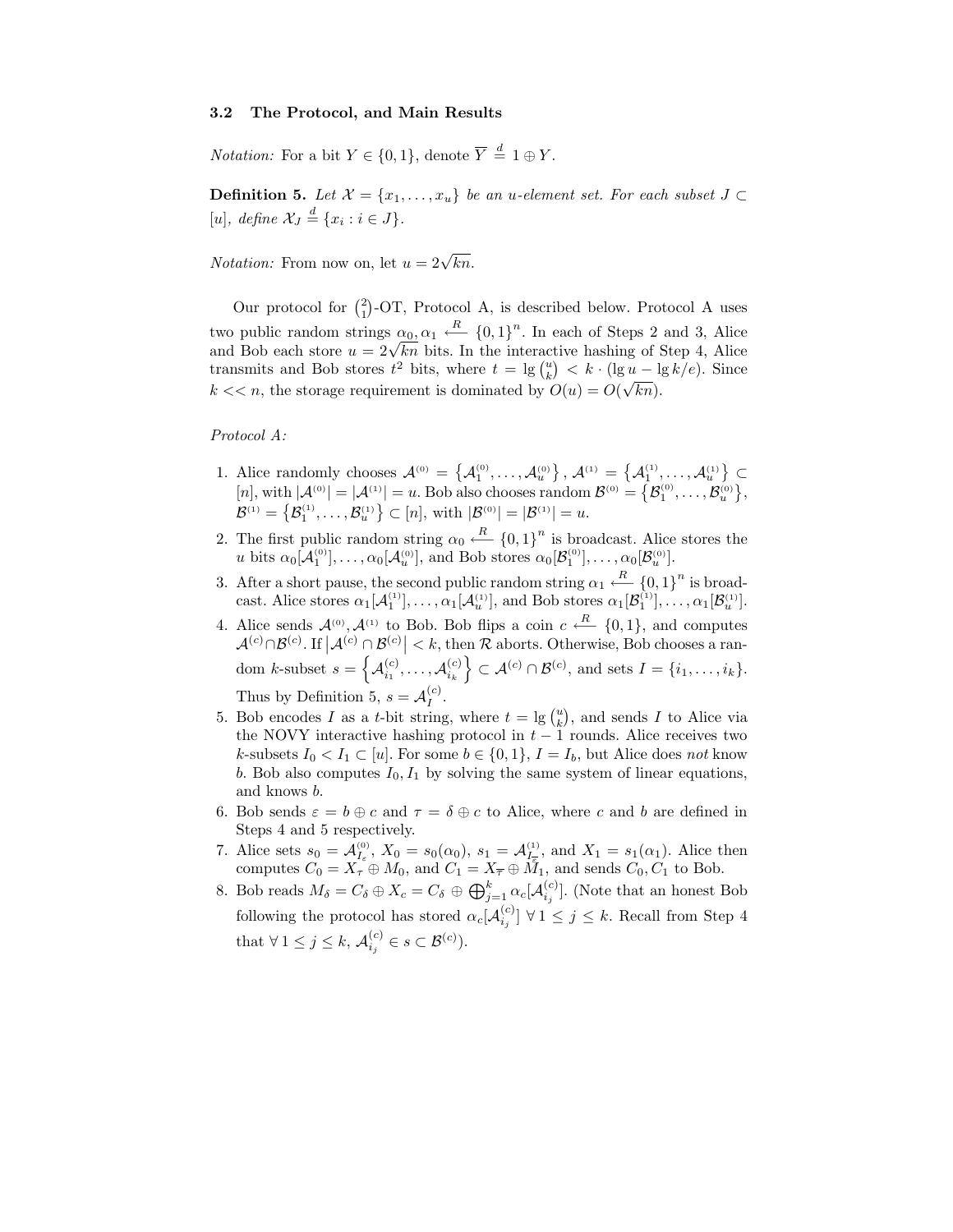Remark: Each of  $\mathcal{A}^{(0)}, \mathcal{A}^{(1)}, \mathcal{B}^{(0)}, \mathcal{B}^{(1)}$ , as described in Protocol A, consists of u independently chosen elements of  $[n]$ , resulting in ulg n bits each. However, as noted in [15], we can reduce the number of bits for describing the sets to  $O(k \log n)$ , by choosing the elements with  $O(k)$ -wise independence, without significantly affecting the results.

**Lemma 6.** The probability that an honest receiver Bob aborts in Step  $\downarrow$  of the protocol, is at most  $e^{-k/4}$ .

*Proof.* By Corollary 3, Pr  $\left| \left| \mathcal{A}^{(c)} \cap \mathcal{B}^{(c)} \right| < k \right| \leq e^{-k/4}$ . The contraction of  $\Box$ 

The following two lemmas about Protocol A are immediate.

**Lemma 7.** The receiver Bob can read  $M_{\delta}$  simply by following the protocol.

**Lemma 8.** The sender Alice learns nothing about  $\delta$ .

*Proof.* Because Alice does not learn  $c$  (defined in Step 4) and  $b$  (defined in Step 5) in Protocol A.  $\Box$ 

Therefore, Conditions 1 and 2 for a correct and secure  $\binom{2}{1}$ -OT, are satisfied. We now come to the most challenging part, namely, Condition 3 regarding the security against a dishonest receiver Bob, who can store  $B = n/6$  bits, and whose goal is to learn both  $M_0$  and  $M_1$ . While  $\alpha_0$  is broadcast in Step 2, Bob computes an *arbitrary* function  $\eta_0 = A_0(\alpha_0)$  using unlimited computing power, provided that  $|\eta_0| = n/6$ ; and while  $\alpha_1$  is broadcast in Step 3, Bob computes an arbitrary function  $\eta_1 = A_1(\eta_0, \alpha_1), |\eta_1| = n/6$ . In Steps 4 - 6, using  $\eta_1$  and  $\mathcal{A}^{(0)}, \mathcal{A}^{(1)}$ , Bob employs an arbitrary strategy in interacting with Alice. At the end of the protocol, Bob attempts to learn both  $M_0$  and  $M_1$ , using his information  $\eta_1$  on  $(\alpha_0, \alpha_1), C_0, C_1$  received from Alice in Step 7, and all information I he obtains in Steps 4 - 6. Thus in particular,  $\mathcal I$  includes  $\mathcal A^{(0)}$ ,  $\mathcal A^{(1)}$  received from Alice in Step 4, and  $I_0$ ,  $I_1$  obtained in Step 5.

**Theorem 1.** For any  $A_0: \{0,1\}^n \longrightarrow \{0,1\}^{n/6}$  and  $A_1: \{0,1\}^{n/6} \times \{0,1\}^n \longrightarrow$  ${0,1}^{n/6}$ , for any strategy Bob employs in Steps 4 - 6 of Protocol A, with probability at least  $1 - 2^{-O(k)} - 2^{-0.02n+1}$ ,  $\exists \beta \in \{0,1\}$  such that for any distinguisher  $\mathcal{D},$ 

$$
\left| \Pr\left[ \mathcal{D}(\eta_1, \mathcal{I}, X_{\overline{\beta}}, X_{\beta}) = 1 \right] - \Pr\left[ \mathcal{D}(\eta_1, \mathcal{I}, X_{\overline{\beta}}, 1 \oplus X_{\beta}) = 1 \right] \right| < 2^{-k/3}, \tag{8}
$$

where  $\eta_1 = A_1(\eta_0, \alpha_1), \eta_0 = A_0^{(0)}(\alpha_0), \mathcal{I}$  denotes all the information Bob obtains in Steps  $4 - 6$ , and  $X_0, X_1$  are defined in Step 7 of Protocol A.

Theorem 1 says that using all the information he has in his bounded storage, Bob is not able to distinguish between  $(X_{\overline{\beta}}, X_{\beta})$  and  $(X_{\overline{\beta}}, 1 \oplus X_{\beta})$ , for some  $\beta \in \{0,1\}$ , where  $X_0, X_1$  are defined in Step 7 of Protocol A. From Theorem 1, we obtain: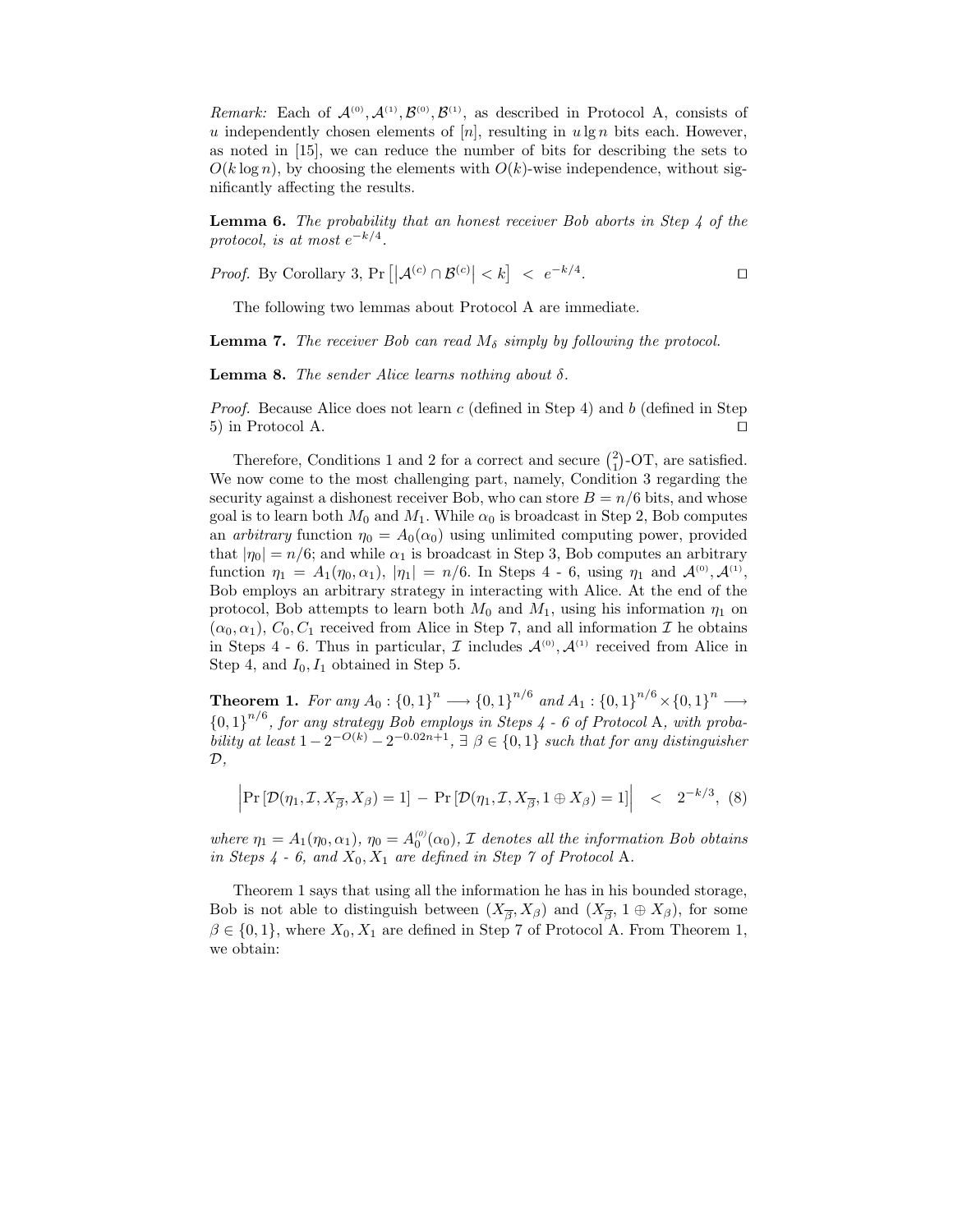**Theorem 2.** For any  $A_0: \{0,1\}^n \longrightarrow \{0,1\}^{n/6}$  and  $A_1: \{0,1\}^{n/6} \times \{0,1\}^n \longrightarrow$  ${0,1}^{n/6}$ , for any strategy Bob employs in Steps 4 - 6 of Protocol A, with probability at least  $1 - 2^{-O(k)} - 2^{-0.02n+1}$ ,  $\exists \beta \in \{0,1\}$  such that  $\forall M_0, M_1 \in \{0,1\}$ ,  $\forall \delta \in \{0,1\}$ , for any distinguisher  $\mathcal{D}$ ,

$$
\left| \Pr \left[ \mathcal{D}(\eta_1, \mathcal{I}, X_{\overline{\beta}} \oplus M_\delta, X_\beta \oplus M_{\overline{\delta}}) = 1 \right] \right|
$$
\n
$$
- \left| \Pr \left[ \mathcal{D}(\eta_1, \mathcal{I}, X_{\overline{\beta}} \oplus M_\delta, X_\beta \oplus \overline{M}_{\overline{\delta}}) = 1 \right] \right| < 2^{-k/3},
$$
\n(9)

where  $X_0, X_1, \eta_1$  and  $\mathcal I$  are as above. Therefore, the VIEW of Bob is essentially the same if  $M_{\overline{\delta}}$  is replaced by  $M_{\overline{\delta}} = 1 \oplus M_{\overline{\delta}}$ . Hence, in Protocol A, Bob learns essentially nothing about any non-trivial function or relation involving both  $M_0$ and  $M_1$ .

Proof. It is clear that (9) follows from (8). Therefore, Theorem 2 follows from Theorem 1.  $\Box$ 

## 4 Proof of Theorem 1

In this section, we consider a dishonest receiver Bob, and prove Theorem 1.

We first note that it suffices to prove the theorem in the case that Bob's recording functions  $A_0$ ,  $A_1$  are deterministic. This does not detract from the generality of our results for the following reason. By definition, a randomized algorithm is an algorithm that uses a random help-string  $r$  for computing its output. A randomized algorithm  $A$  with each fixed help-string  $r$  gives rise to a  $determine$  algorithm  $A<sup>r</sup>$ . Therefore, that Theorem 1 holds for any deterministic recording algorithm implies that for any randomized recording algorithm A, for each fixed help-string r, A using r cannot succeed. Hence, by an averaging argument,  $A$  using a randomly chosen  $r$  does not help. The reader might notice that the help-string  $r$  could be arbitrarily long since Bob has unlimited computing power. In particular, it could be that  $|r| > B$ , thereby giving rise to a deterministic recording algorithm with length  $|A^r| = |A| + |r| > B$ . But our model imposes no restriction on the program size of the recording algorithm. The only restriction is that the length of the output  $|A^r(\alpha)| = B$  for each r. In the formal model, A is an unbounded non-uniform Turing Machine whose output tape is bounded by B bits.

We prove a slightly stronger result, namely, Theorem 1 holds even if Bob stores not only  $\eta_1$ , but also  $\eta_0$ , where  $\eta_0 = A_0(\alpha_0)$  and  $\eta_1 = A_1(\eta_0, \alpha_1)$ ,  $A_0, A_1$ are Bob's recording functions, and  $\alpha_0, \alpha_1$  are the public random strings used in Steps 2 and 3 of Protocol A. Let

$$
H_0 \stackrel{d}{=} A_0^{-1}(\eta_0) = \{ \alpha \in \{0, 1\}^n : A_0(\alpha) = \eta_0 \};
$$
  

$$
H_1 \stackrel{d}{=} \{ \alpha \in \{0, 1\}^n : A_1(\eta_0, \alpha) = \eta_1 \}.
$$

After  $\eta_0$  and  $\eta_1$  are computed in Steps 2 and 3 of Protocol A, the receiver Bob can compute  $H_0$  and  $H_1$ , using unlimited computing power and space. But given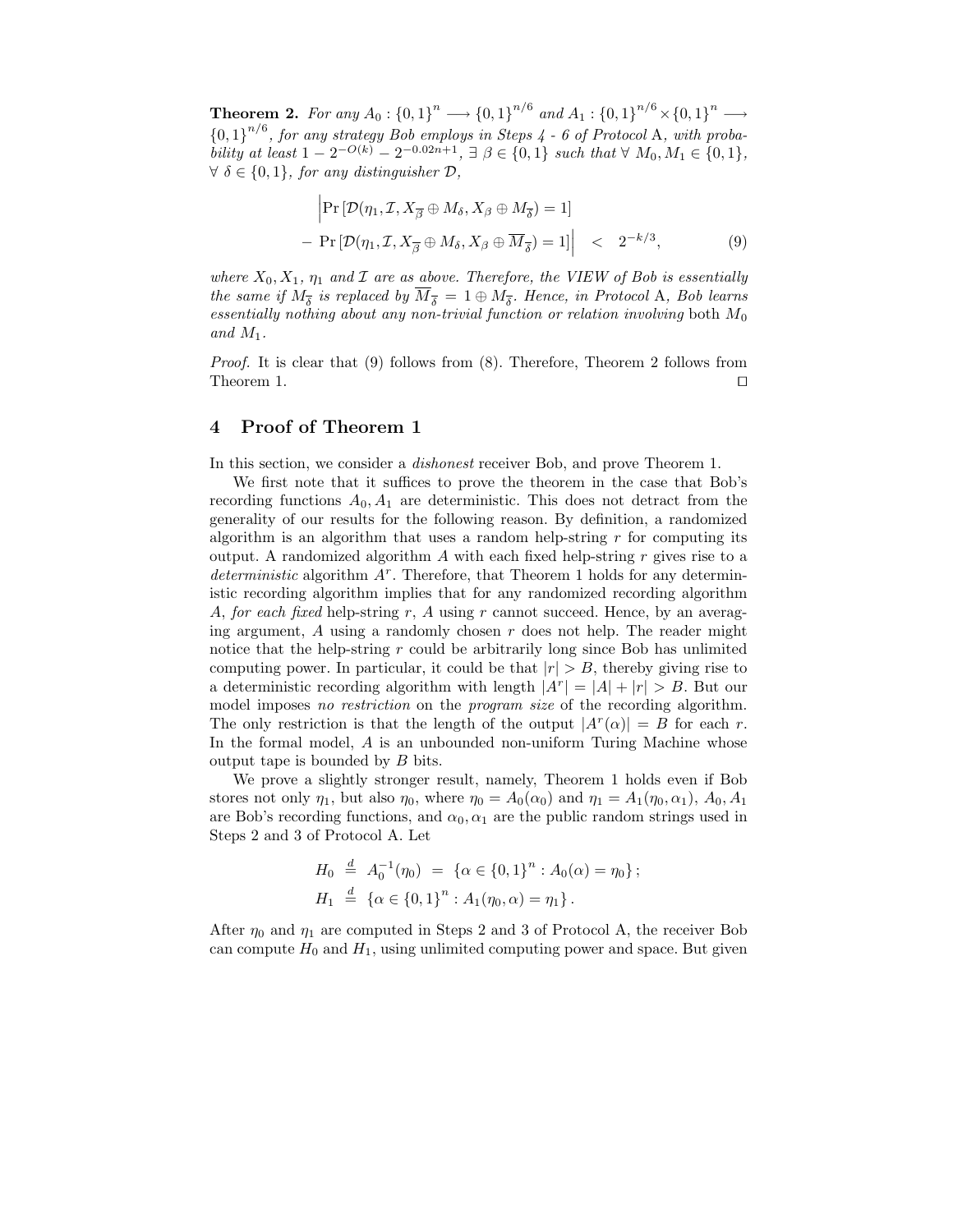$\eta_0$  and  $\eta_1$ , all Bob knows about  $(\alpha_0, \alpha_1)$  is that it is uniformly random in  $H_0 \times H_1$ , i.e. each element of  $H_0 \times H_1$  is equally likely to be  $(\alpha_0, \alpha_1)$ .

Recall from Definition 4 that  $H \subset \{0,1\}^n$  is fat if  $|H| > 2^{0.813n}$ . By Corollary 1 and a union bound, for  $\alpha_0, \alpha_1 \stackrel{R}{\longleftarrow} \{0, 1\}^n$ , for any recording functions  $A_0, A_1$ ,

$$
Pr[Both H_0 and H_1 are fat] > 1 - 2^{-0.02n+1}.
$$
 (10)

Thus, consider the case that both  $H_0$  and  $H_1$  are fat. By Lemma 1, for any fat  $H \subset \{0,1\}^n,$ 

$$
|B_H| < |\mathcal{K}| \cdot 2^{-k/3} = \binom{n}{k} \cdot 2^{-k/3},\tag{11}
$$

where  $B_H$  is defined in (2), i.e. almost all k-subsets of [n] are good for H (See Definition 3 for the definition of goodness). Next, we show that if  $H$  is fat, then for a uniformly random  $A \subset [n]$  s.t.  $|A| = u$ , with overwhelming probability, almost all k-subsets of  $A$  are good for  $H$ .

**Definition 6.** For  $A \subset [n]$ , define  $\mathcal{K}_A \stackrel{d}{=} \{s \subset A : |s| = k\}$ , i.e.  $\mathcal{K}_A$  is the set of all k-subsets of A.

**Definition 7.** For  $A \subset [n]$  and  $H \subset \{0,1\}^n$ , define

$$
B_H^{\mathcal{A}} \stackrel{d}{=} \{ s \in \mathcal{K}_{\mathcal{A}} : s \text{ is not good for } H \}.
$$

**Lemma 9.** Let  $H \subset \{0,1\}^n$  be fat. For a uniformly random  $A \subset [n]$  with  $|\mathcal{A}| = u,$ 

$$
\Pr\left[ \left| B_H^{\mathcal{A}} \right| \ \ < \ |\mathcal{K}_{\mathcal{A}}| \cdot 2^{-k/6} \ = \ \binom{u}{k} \cdot 2^{-k/6} \right] \ \ > \ \ 1 \ - \ 2^{-k/6}.
$$

In other words, for almost all  $A \subset [n]$  with  $|A| = u$ , almost all k-subsets of A are good for any fat H.

*Proof.* Let U be the set of all the  $\binom{n}{u}$  u-subsets of  $[n]$ . For each  $A \in U$ , let  $W_{\mathcal{A}} \stackrel{d}{=} |B_{H}^{\mathcal{A}}|$ , i.e.  $W_{\mathcal{A}}$  is the number of k-subsets of  $\mathcal{A}$  that are bad for H. Let  $W \stackrel{d}{=} \sum_{\mathcal{A} \in \mathcal{U}} W_{\mathcal{A}}$ . Since each k-subset of [n] is contained in exactly  $\binom{n-k}{u-k}$  usubsets, in the sum W each bad k-subset of  $[n]$  for H, i.e. every element of  $B_H$ (defined in (2)), is counted exactly  $\binom{n-k}{u-k}$  times. Together with (11), we have

$$
W = \sum_{\mathcal{A}\in\mathcal{U}} W_{\mathcal{A}} = |B_H| \cdot \binom{n-k}{u-k} < \binom{n-k}{u-k} \binom{n}{k} \cdot 2^{-k/3}.\tag{12}
$$

Fact 2 For  $k \le u \le n$ ,

$$
\binom{n}{k}\binom{n-k}{u-k} = \binom{n}{u}\binom{u}{k}.
$$
\n(13)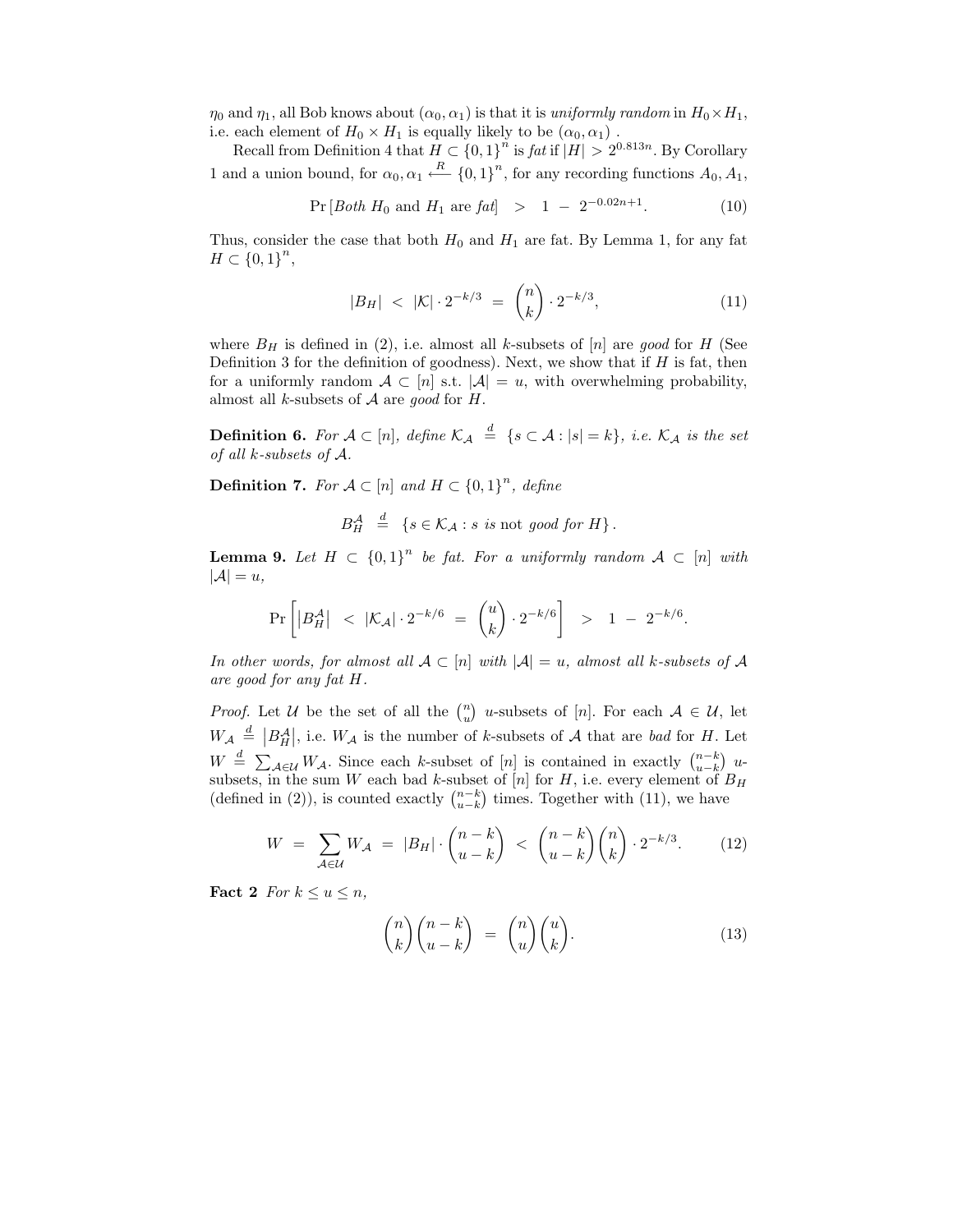Therefore, by  $(12)$  and  $(13)$ ,

$$
W = \sum_{\mathcal{A} \in \mathcal{U}} W_{\mathcal{A}} < \binom{n}{u} \binom{u}{k} \cdot 2^{-k/3}.\tag{14}
$$

It follows that there can be at most a  $2^{-k/6}$  fraction of u-subsets A such that  $|B_{H}^{A}| \geq {u \choose k} \cdot 2^{-k/6}$ , for otherwise we would have  $W \geq {u \choose k} \cdot 2^{-k/6} \cdot {n \choose u} \cdot 2^{-k/6} =$  $\binom{n}{u}\binom{u}{k} \cdot 2^{-k/3}$ , contradicting (14). The lemma thus follows.

Again let  $\mathcal{A}^{(0)}$ ,  $\mathcal{A}^{(1)}$  be the random u-subsets of [n] Alice chooses in Step 1 of Protocol A. By (10), Lemma 9 and a union bound, for  $\alpha_0, \alpha_1 \stackrel{R}{\leftarrow} \{0, 1\}^n$ , and uniformly random  $\mathcal{A}^{(0)}, \mathcal{A}^{(1)} \subset [n]$  with  $|\mathcal{A}^{(0)}| = |\mathcal{A}^{(1)}| = u$ , with probability at least  $1 - 2^{-k/6+1} - 2^{-0.02n+1}$ ,

$$
\left| B_{H_0}^{A^{(0)}} \right|, \left| B_{H_1}^{A^{(1)}} \right| \le \binom{u}{k} \cdot 2^{-k/6}.\tag{15}
$$

Thus consider the case that both  $B_{H_0}^{\mathcal{A}^{(0)}}, B_{H_1}^{\mathcal{A}^{(1)}}$  satisfy (15).

For each  $c \in \{0,1\}$ , denote  $\mathcal{A}^{(c)} = \{A_1^{(c)}, \ldots, A_u^{(c)}\}$ . Recall from Definition 5 that for  $J = \{j_1, ..., j_k\} \subset [u], \mathcal{A}_J^{(c)}$  $\mathcal{A}_J^{(c)} \triangleq \left\{ \mathcal{A}_{j_1}^{(c)}, \ldots, \mathcal{A}_{j_k}^{(c)} \right\}$ . By Definition 6,  $\mathcal{A}_{J}^{(c)} \in \mathcal{K}_{\mathcal{A}^{(c)}}$ . Define

$$
T_0 \stackrel{d}{=} \left\{ J \subset [u] : |J| = k \land \mathcal{A}_J^{(0)} \in B_{H_0}^{\mathcal{A}^{(0)}} \right\},
$$
  

$$
T_1 \stackrel{d}{=} \left\{ J \subset [u] : |J| = k \land \mathcal{A}_J^{(1)} \in B_{H_1}^{\mathcal{A}^{(1)}} \right\}.
$$

Clearly  $|T_0| = |B_{H_0}^{A^{(0)}}|$ , and  $|T_1| = |B_{H_1}^{A^{(1)}}|$ . Thus by (15), we have

$$
|T_0|, |T_1| < \binom{u}{k} \cdot 2^{-k/6}.\tag{16}
$$

Consider  $I_0, I_1$  defined in Step 5 of Protocol A. Let  $\varepsilon$  be the first bit Bob sends Alice in Step 6 of Protocol A. Then by (10), (15), (16), and Corollary 4 of Lemma 5 on interactive hashing, for any strategy Bob uses in Steps 4 - 6, with probability at least  $1 - 2^{-O(k)} - 2^{-0.02n+1}$ ,  $I_{\varepsilon} \notin T_0 \vee I_{\overline{\varepsilon}} \notin T_1$ , where  $\overline{\varepsilon} = 1 \oplus \varepsilon$ . WLOG, say  $I_{\overline{\varepsilon}} \notin T_1$ . Let  $s_0 = \mathcal{A}_{I_{\varepsilon}}^{(0)}$ ,  $X_0 = s_0(\alpha_0)$ ,  $s_1 = \mathcal{A}_{I_{\overline{\varepsilon}}}^{(1)}$ , and  $X_1 = s_1(\alpha_1)$ , as defined in Step 7 of Protocol A. Since  $I_{\overline{\varepsilon}} \notin T_1$ , by definition  $s_1 \notin B_{H_1}^{\mathcal{A}^{(1)}}$ , i.e.  $s_1$  is good for  $H_1$ . Note again that given  $\eta_0$  and  $\eta_1$ , and thus  $H_0$  and  $H_1$ , all Bob knows about  $(\alpha_0, \alpha_1)$  is that  $(\alpha_0, \alpha_1)$  is uniformly random in  $H_0 \times H_1$ . Since  $s_1$ is good for  $H_1$ , by (1) for the definition of goodness, for  $\alpha_1 \stackrel{R}{\leftarrow} H_1$ ,

$$
|\Pr[X_1 = 0] - \Pr[X_1 = 1]| < 2^{-k/3}.
$$
 (17)

For  $(\alpha_0, \alpha_1) \stackrel{R}{\leftarrow} H_0 \times H_1$ ,  $X_0$  and  $X_1$  are *independent*. Thus together with (17), for  $(\alpha_0, \alpha_1) \stackrel{R}{\longleftarrow} H_0 \times H_1$ , for any  $b_0 \in \{0, 1\}$ ,

$$
|\Pr\left[X_1 = 0 \mid X_0 = b_0\right] - \Pr\left[X_1 = 1 \mid X_0 = b_0\right]| < 2^{-k/3}.\tag{18}
$$

Thus, from (18) and all the above, Theorem 1 follows (with  $\beta = 1$ ).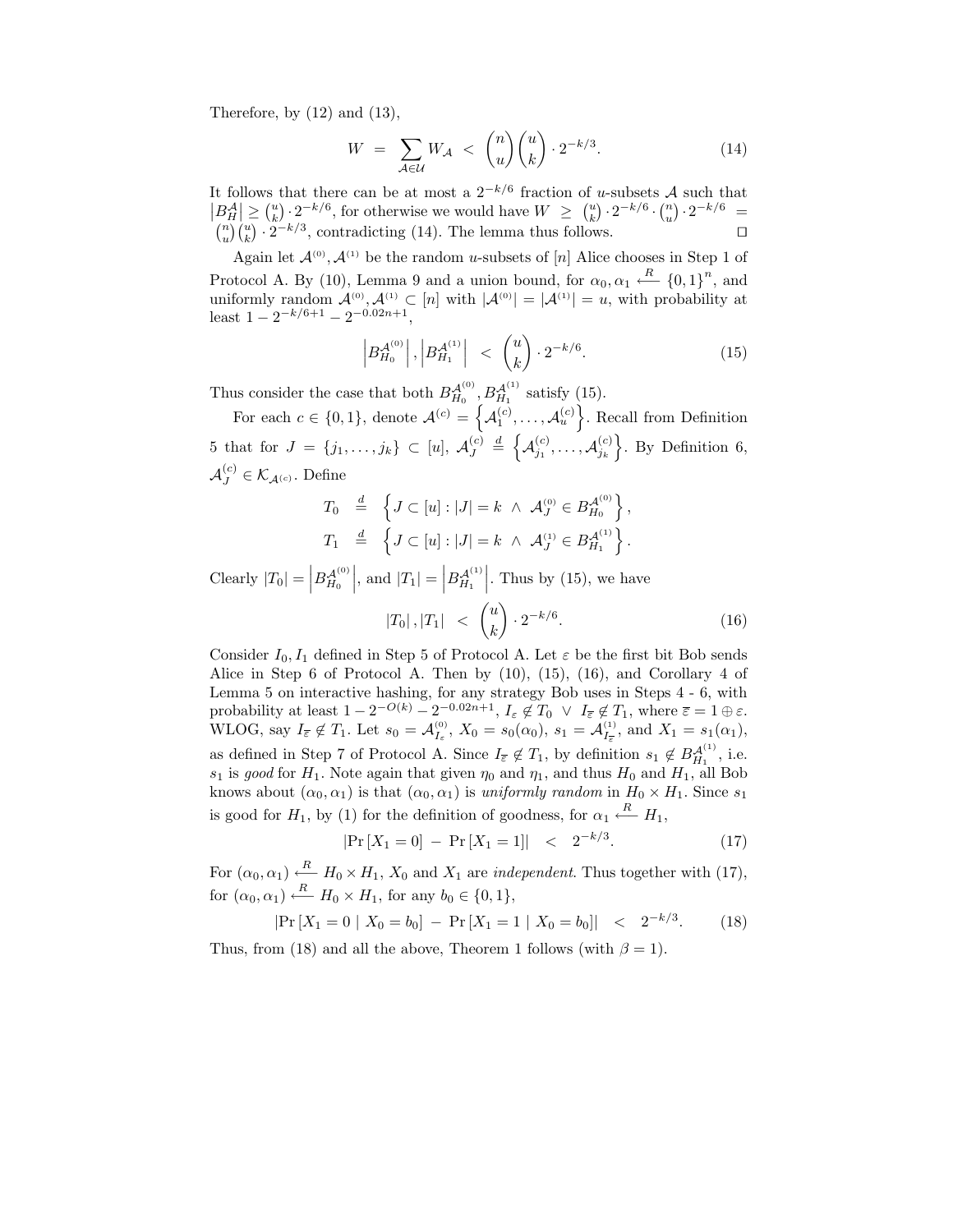## 5 Discussion

Building on the work of Cachin, Crépeau, and Marcil [15], we have given a similar but more efficient protocol for  $\binom{2}{1}$ -OT in the bounded storage model, and provided a stronger security analysis.

Having proved a stronger result than that of [15], we note that the model of [15] is slightly stronger than ours in the following sense. In [15], the dishonest receiver Bob computes an arbitrary function on all public random bits, and stores B bits of output. In our model,  $\alpha_0$  is first broadcast, Bob computes and stores  $\eta_0 = A_0(\alpha_0)$ , which is a function of  $\alpha_0$ . Then  $\alpha_0$  disappears. After a short pause,  $\alpha_1$  is broadcast, and Bob computes and stores  $\eta_1 = A_1(\eta_0, \alpha_1)$ , which is a function of  $\eta_0$  and  $\alpha_1$ . However, we claim that our model is reasonable, as with limited storage, in practice it is impossible for Bob to compute a function on all of  $\alpha_0$  and  $\alpha_1$ , with  $|\alpha_0| = |\alpha_1| > B$ , that are broadcast one after another, with a pause in between. Furthermore, we believe that by a more detailed analysis, it is possible to show that our results hold even in the stronger model, where Bob computes an arbitrary function  $A(\alpha_0, \alpha_1)$  on all bits of  $\alpha_0$  and  $\alpha_1$ .

As the CCM Protocol, our protocol employs interactive hashing, resulting in an inordinate number of interactions. Further, the communication complexity of the NOVY protocol is quadratic in the size of the string to be transmitted. It thus remains a most important open problem to make this part of the protocol non-interactive and more communication efficient.

Can the storage requirement of our protocol be further improved? For very large  $n$ ,  $\Omega(\sqrt{kn})$  may not be small enough to be practical. It becomes another important open problem to investigate the feasibility of reducing the storage requirement for OT in the bounded storage model, and establish lower bounds.

We also note that the constant hidden by  $O(\cdot)$  in our results is not optimized. We believe that this can be improved by refining the analysis of Lemma 9, as well as the analysis of interactive hashing in [15].

## References

- 1. Y. Aumann and M. O. Rabin. Information Theoretically Secure Communication in the Limited Storage Space Model. In Advances in Cryptology - CRYPTO '99, pages 65-79, 1999.
- 2. Y. Aumann, Y. Z. Ding, and M. O. Rabin. Everlasting Security in the Bounded Storage Model. Accepted to IEEE Transactions on Information Theory, 2001.
- 3. Y. Aumann and U. Feige. One message proof systems with known space verifier. In Advances in Cryptology - CRYPTO '93, pages 85-99, 1993.
- 4. Y. Aumann and M. O. Rabin. Clock Construction in Fully Asynchronous Parallel Systems and PRAM Simulation. TCS, 128(1):3-30, 1994.
- 5. D. Beaver. Commoditiy-Based Cryptography. In Proc. 29th ACM Symposium on Theory of Computing, pages 446-455, 1997.
- 6. M. Bellare and S. Micali. Non-interactive oblivious transfer and applications. In Advances in Cryptology - CRYPTO '89, pages 200-215, 1989.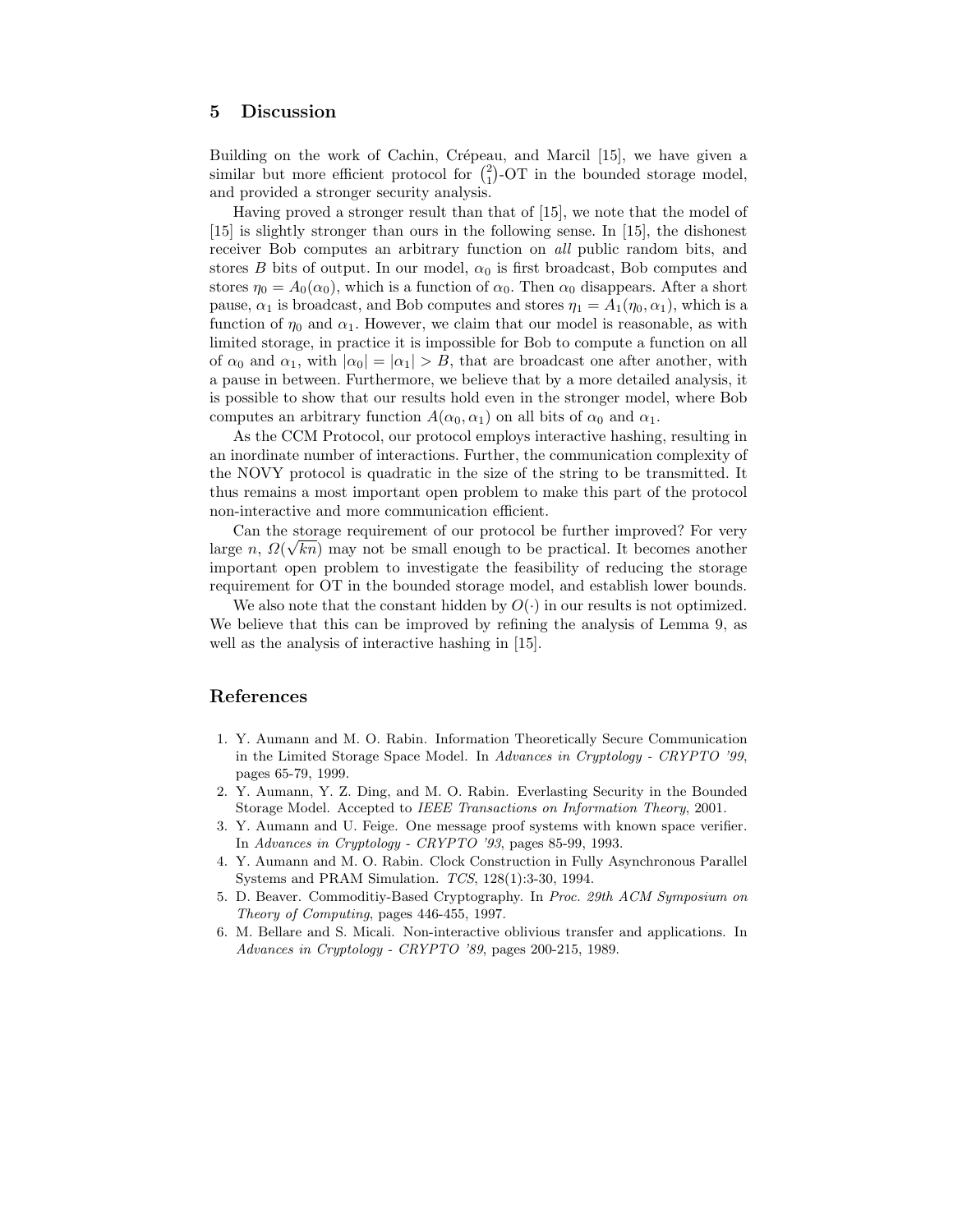- 7. C. H. Bennett, G. Brassard, C. Crépeau, and M.H. Skubiszewska. Practical quantum oblivious transfer protocols. In Advances in Cryptology - CRYPTO '91, pages 351-366, 1991.
- 8. M. Blum. How to exchange (secret) keys. ACM Transactions of Computer Systems, 1(20): 175-193, 1983.
- 9. G. Brassard and C. Crépeau. Oblivious transfers and privacy amplification. In Advances in Cryptology - EUROCRYPT '97, pages 334-347, 1997.
- 10. G. Brassard, C. Crépeau, and J-M. Roberts. Information theoretic reductions among disclosure problems. In Proc. 27th IEEE Symposium on the Foundations of Computer Science, pages 168-173, 1986.
- 11. G. Brassard, C. Crépeau, and J-M. Roberts. All-or-nothing disclosure of secrets. In Advances in Cryptology - CRYPTO '86, pages 234-238, 1986.
- 12. G. Brassard, C. Crépeau, and M. Sántha. Oblivious transfers and intersecting codes. IEEE Transactions on Information Theory, 42(6): 1769-80, 1996.
- 13. C. Cachin. Entropy Measures and Unconditional Security in Cryptography, volume 1 of ETH Series in Information Security and Cryptography. Hartun-Gorre Verlag, Konstanz, Germany, 1997.
- 14. C. Cachin. On the foundations of oblivious transfer. In Advances in Cryptology EUROCRYPT '98, pages 361-374, 1998.
- 15. C. Cachin, C. Cr´epeau, and J. Marcil. Oblivious transfer with a memory-bounded receiver. In Proc. 39th IEEE Symposium on Foundations of Computer Science, pages 493-502, 1998.
- 16. C. Cachin and U. Maurer. Unconditional security against memory bounded adversaries. In Advances in Cryptology - CRYPTO '97, pages 292-306, 1997.
- 17. A. Condon. Bounded Space Probabilistic Games. JACM, 38(2):472-494, 1991.
- 18. A. Condon, and R. Ladner. Probabilistic Game Automata. JCSS, 36(3):452-489, 1987.
- 19. C. Crépeau. Equivalence between two flavours of oblivious transfer. In Advances in Cryptology - CRYPTO '87, pages 351-368, 1987.
- 20. C. Crépeau and J. Kilian. Achieving oblivious transfer using weakened security assumptions. In Proc. 29th IEEE Symposium on the Foundations of Computer Science, 42-52, 1988.
- 21. C. Crépeau and M. Sántha. On the reversibility of oblivious transfer. In Advances in Cryptology - EUROCRYPT '91, pages 106-113, 1991.
- 22. C. Crépeau, J. van de Graff, and A. Tapp. Committed oblivious transfer and private multi-party computations. In Advances in Cryptology - CRYPTO '95, pages 110-123, 1995.
- 23. A. De-Santis, G. Persiano, and M. Yung. One-message statistical zero-knowledge proofs with space-bounded verifier. In Proc. 19th ICALP, pages 28-40, 1992.
- 24. Y. Z. Ding and M. O. Rabin. Provably Secure and Non-Malleable Encryption. To appear, 2001.
- 25. Y. Dodis and S. Micali. Lower bounds for oblivious transfer reductions. In Advances in Cryptology - EUROCRYPT '99, pages 42-55, 1999.
- 26. C. Dwork and L. J. Stockmeyer. Finite State Verifiers I: The Power of Interaction. JACM 39(4): 800-828, 1992
- 27. C. Dwork and L. J. Stockmeyer. Finite State Verifiers II: Zero Knowledge. JACM 39(4): 829-858, 1992.
- 28. S. Even, O. Goldreich, and A. Lempel. A randomized protocol for signing contracts. In Advances in Cryptology - CRYPTO '82, pages 205-210, 1982.
- 29. J. A. Garay and P. Mackenzie. Concurrent Oblivious Transfer. In Proc. 41th IEEE Symposium on the Foundations of Computer Science, pages 314-324, 2000.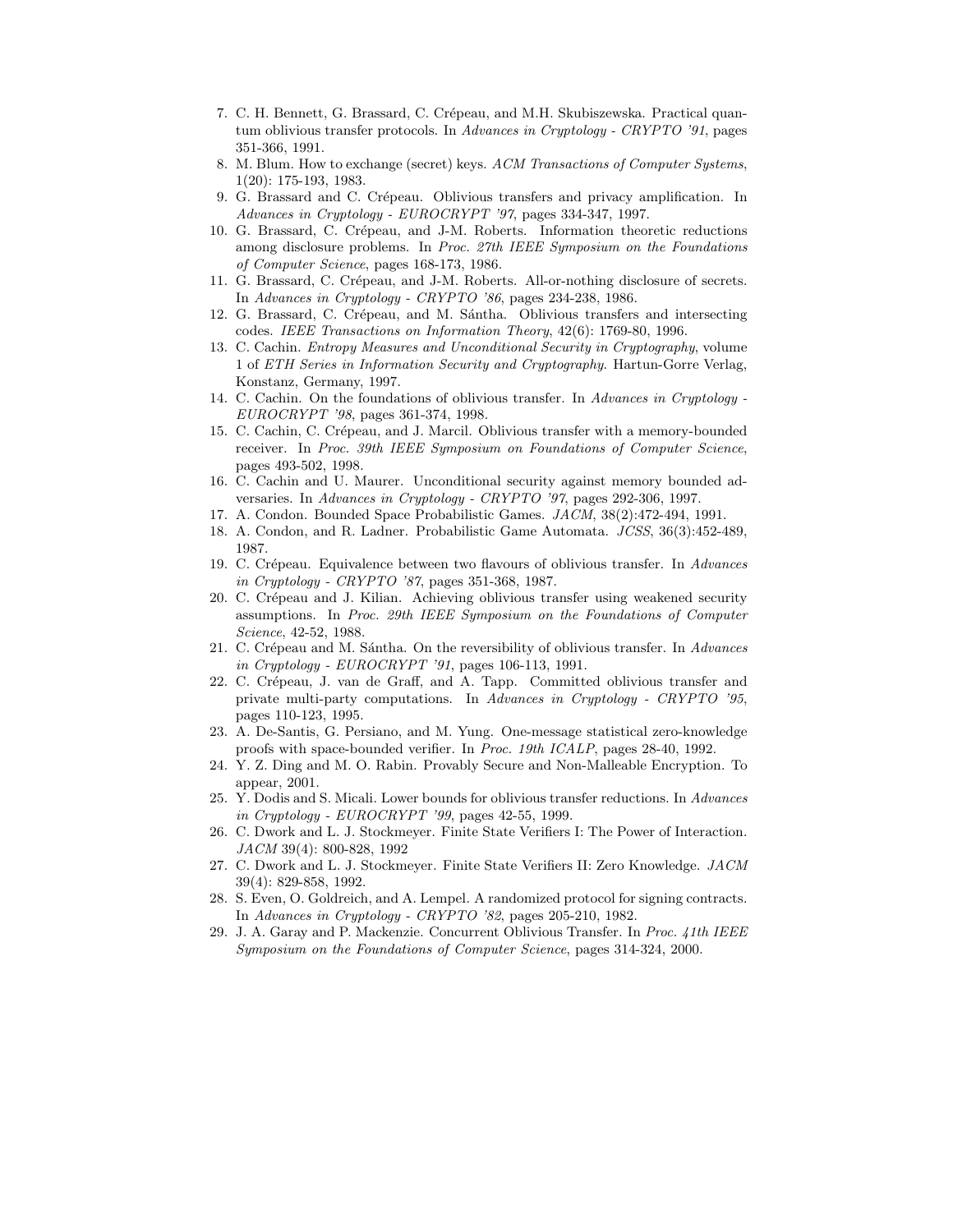- 30. O. Goldreich, S. Micali, and A. Wigderson. How to play any mental game or a completeness theorem for protocols with honest majority. In Proc. 19th ACM Symposium on Theory of Computing, pages 218-229, 1987.
- 31. O. Goldreich and R. Vainish. How to solve any protocol problem an efficiency improvement. In Advances in Cryptology - CRYPTO '87, pages 73-86, 1987.
- 32. S. Goldwasser and L. Levin. Fair Computation of General Functions in Presence of Immoral Majority. In Advances in Cryptology - CRYPTO '90, pages 77-93, 1990.
- 33. J. Kilian. Founding cryptography on oblivious transfer. In Proc. 20th ACM Symposium on Theory of Computing, pages 20-31, 1988.
- 34. J. Kilian. Zero-knowledge with Log-Space Verifiers. In Proc. 29th IEEE Symposium on the Foundations of Computer Science, pages 25-35, 1988.
- 35. J. Kilian. A general completeness theorem for two-party games. In Proc. 23th ACM Symposium on Theory of Computing, pages 553-560, 1991.
- 36. J. Kilian, E. Kushilevitz, S. Micali, and R. Ostrovsky. Reducibility and completeness in private computations. SIAM Journal on Computing, 29(4): 1189-1208, 2000.
- 37. U. Maurer. Conditionally-perfect secrecy and a provably-secure randomized cipher. Journal of Cryptology, 5(1):53-66, 1992.
- 38. U. Maurer. Secret key agreement by public discussion from common information. IEEE Transactions on Information Theory, 39(3):733-742, 1993.
- 39. U. Maurer and S. Wolf. Toward characterizing when information-theoretic secret key agreement is possible. In Advances in Cryptology - ASIACRYPT'96, pages 196-209, 1996.
- 40. U. Maurer. Information-theoretically secure secret-key agreement by NOT authenticated public discussion.
	- Advances in Cryptology EUROCRYPT '97, pages 209-225, 1997.
- 41. U. Maurer and S. Wolf. Unconditional secure key agreement and the intrinsic conditional information. IEEE Transaction on Information Theory, 45(2): 499- 514, 1999.
- 42. U. Maurer and S. Wolf. Information-Theoretic Key Agreement: From Weak to Strong Secrecy for Free. In Advances in Cryptology - EUROCRYPT '00, pages 351-368, 2000.
- 43. M. Naor, R. Ostrovsky, R. Venkatesan, and M. Yung. Perfect zero-knowledge arguments for  $NP$  using any one-way function. *Journal of Cryptology*,  $11(2)$ : 87-108, 1998.
- 44. M. Naor and B. Pinkas. Distributed Oblivious Transfer. In Advances in Cryptology - ASIACRYPT '00, pages 205-219, 2000.
- 45. N. Nisan. Pseudorandom generators for space-bounded computation. In Proc. 22rd ACM Symposium on Theory of Computing, pages 204-212, 1990.
- 46. N. Nisan and D. Zuckerman. Randomness is linear in space. JCSS 52(1): 43-52, 1996.
- 47. M. O. Rabin. How to exchange secrets by oblivious transfer. Technical Report TR-81, Harvard University, 1981.
- 48. M. O. Rabin. Transaction Protection by Beacons. JCSS 27(2): 256-267, 1983.
- 49. R. Rivest. Unconditionally Secure Commitment and Oblivious Transfer Schemes Using Private Channels and a Trusted Initializer. Manuscript, 1999.
- 50. P. W. Shor. Polynomial-time algorithms for prime factorization and discrete logarithms on a quantum computer. SIAM J. Computing, 26(5): 1484-1509, 1997.